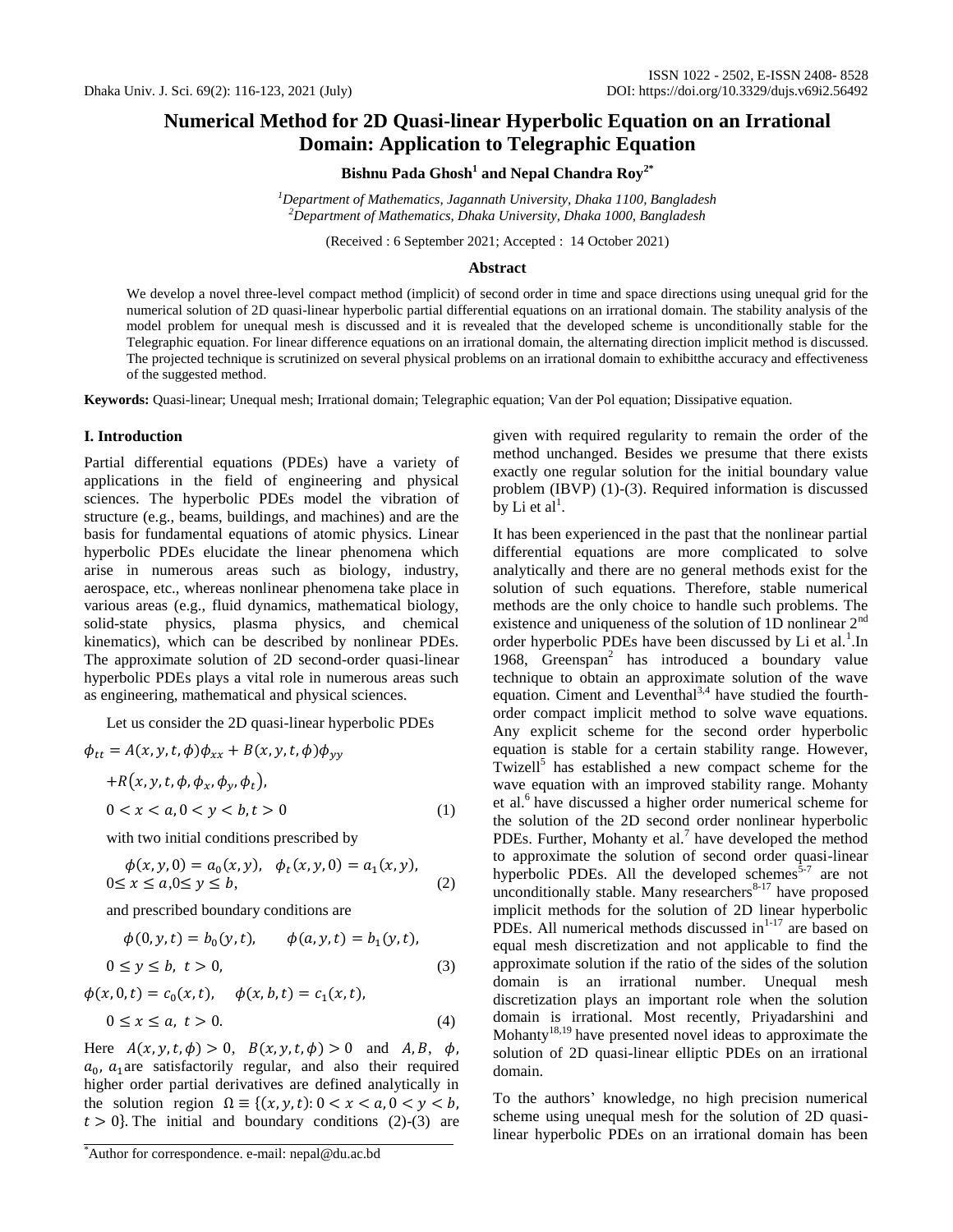discussed in the literature so far. The mesh sizes cannot be equal in both *x*- and *y*- coordinates in the case of an irrational domain. Therefore, the development of a suitable high precision approximate solution using different mesh sizes for the hyperbolic PDE (1) plays a significant role. In the present work, we discuss a novel three-level compact implicit scheme of order of accuracy two in time and space directions for the solution of 2D quasi-linear hyperbolic PDE (1) on an irrational domain. The article is displayed as follows: In section II, the scheme has been formulated based on an unequal mesh and provides a total derivation of the numerical scheme. In section III, we discuss the stability analysis and alternative direction implicit (ADI) method for 2D Telegraphic equation. In section IV, several hyperbolic equations of physical repute have been computed to clarify and scrutinize the accuracy of the recommended methods. Finally, section V summarizes all the steps.

## **II. Conceptualization and Derivation of the Numerical Method**

Now, we consider the 2D nonlinear hyperbolic PDE of the form

$$
\phi_{tt} = A(x, y, t)\phi_{xx} + B(x, y, t)\phi_{yy} \n+R(x, y, t, \phi, \phi_x, \phi_y, \phi_t), \n0 < x < a, 0 < y < b, t > 0
$$
\n(5)

where  $a/b$  is an irrational number,  $A(x, y, t) > 0$ ,  $B(x, y, t) > 0$ and equations (1)-(4) represent the initial and boundary conditions. Let the grid spacing in *x*-, *y*- and *t-*coordinates be  $h_x > 0$ ,  $h_y > 0$  and  $k > 0$ , respectively. The domain  $\Omega \equiv \{(x, y, t): 0 < x < a, 0 < y < b, t > 0\}$  is sheathed by a set of mesh points  $(x_l, y_m, t_i)$ , where  $0(1)N + 1; y_m = mh_y, m = 1(1)M + 1;$  &  $t_i = jk, 0$  $j < J$ , where *N*, *M*, &*J* are positive integers and  $(N + 1)h_x =$ a,  $(M + 1)h_y = b$ . Let us defined the mesh ratio parameters by  $P_x = \frac{k}{b}$  $\frac{k}{h_x}$ >0 and  $P_y = \frac{k}{h_y}$  $\frac{\kappa}{h_v} > 0.$ 

Let  $\Phi_{lm}^j = \phi(x_l, y_m, t_i)$  be the exact solution value of  $\phi(x, y, t)$  at the nodal point  $(x_l, y_m, t_i)$ , and  $\phi_{lm}^j$  approximates  $\Phi_{lm}^j$ . Let  $A_{lm}^j = A(x_l, y_m, t_i)$ ,  $B_l^j$ .  $B(x_l, y_m, t_i)$ ,  $A_{x l m}^{j} = A_x(x_l, y_m, t_i)$ ,  $B_{x_{l,m}}^{\prime} =$  $B_x(x_l, y_m, t_i), \ldots$ , be the exact values of  $A(x, y, t), B(x, y, t), A_x(x, y, t), B_x(x, y, t)$ ,...etc. at the nodal point  $(x_l, y_m, t_i)$ , respectively.

At the mesh point  $(x_l, y_m, t_i)$ , we may write the nonlinear differential equation (5) as

$$
\Phi_{tt}{}^{j}_{l,m} - A^{j}_{l,m} \Phi_{xx}{}^{j}_{l,m} - B^{j}_{l,m} \Phi_{yy}{}^{j}_{l,m} =
$$
  

$$
R(x_l, y_m, t_j, \Phi^{j}_{l,m}, \Phi_{x^j_{l,m'}} \Phi_{y^j_{l,m'}} \Phi_{t^j_{l,m}}^{j}) \equiv R^{j}_{l,m}
$$
 (6)

At the grid points  $(x_l, y_m, t_i)$ , we require the following approximations:

$$
\overline{\Phi}_{t\,l,m}^{j} = \frac{1}{2k} \left[ \Phi_{l,m}^{j+1} - \Phi_{l,m}^{j-1} \right] = \Phi_{t\,l,m}^{j} + O(k^{2}),\tag{7}
$$

$$
\begin{aligned} \overline{\Phi}_{xl,m}^{j} &= \frac{1}{2h_x} \big[ \Phi_{l+1,m}^{j} - \Phi_{l-1,m}^{j} \big] \\ &= \Phi_{xl,m}^{j} + O(h_x^2), \end{aligned} \tag{8}
$$

$$
\begin{aligned} \overline{\Phi}_{y}{}^{j}_{l,m} &= \frac{1}{2h_y} \left[ \Phi_{l,m+1}^{j} - \Phi_{l,m-1}^{j} \right] \\ &= \Phi_{y}{}^{j}_{l,m} + O(h_y^2), \end{aligned} \tag{9}
$$

$$
\overline{\Phi}_{xxl,m}^{j} = \frac{1}{h_x^2} \left[ \Phi_{l+1,m}^{j} - 2\Phi_{l,m}^{j} + \Phi_{l-1,m}^{j} \right]
$$

$$
= \Phi_{xxl,m}^{j} + O(h_x^2), \tag{10}
$$

$$
\overline{\Phi}_{yy}{}^{j}_{l,m} = \frac{1}{h_x^2} \left[ \Phi_{l,m+1}^{j} - 2\Phi_{l,m}^{j} + \Phi_{l,m-1}^{j} \right]
$$

$$
= \Phi_{yy}{}^{j}_{l,m} + O(h_y^2)
$$
(11)

$$
\overline{\Phi}_{ttl,m}^{j} = \frac{1}{k^2} \left[ \Phi_{l,m}^{j+1} - 2\Phi_{l,m}^{j} + \Phi_{l,m}^{j-1} \right]
$$

$$
= \Phi_{ttl,m}^{j} + O(k^2),
$$
(12)

We require the following approximation for  $R(x, y, t, \phi, \phi_x, \phi_y, \phi_t).$ 

$$
\begin{aligned} \bar{R}_{l,m}^j &= R\left(x_l, y_m, t_j, \Phi_{l,m}^j, \bar{\Phi}_{xl,m}^j, \bar{\Phi}_{yl,m}^j, \bar{\Phi}_{tl,m}^j\right) \\ &= R_{l,m}^j + O\left(k^2 + h_x^2 + h_y^2\right), \end{aligned} \tag{13}
$$

With the aim to derive finite difference scheme for the HPDE (5), consider the following linear combination:

 $\sim$ 

$$
R_{l,m}^j + P_1 h_x R_{x_{l,m}}^j + P_2 h_y R_{y_{l,m}}^j + P_3 k R_{t_{l,m}}^j
$$
  
\n
$$
= \overline{\Phi}_{tt_{l,m}}^j - h_x P_1 A_{l,m}^j \overline{\Phi}_{xxx_{l,m}}^j - h_y P_2 B_{l,m}^j \overline{\Phi}_{yyy_{l,m}}^j
$$
  
\n
$$
- \left[ A_{l,m}^j + h_x P_1 A_{x_{l,m}}^j + h_y P_2 A_{y_{l,m}}^j + P_3 k A_{t_{l,m}}^j \right] \overline{\Phi}_{xx_{l,m}}^j
$$
  
\n
$$
- \left[ B_{l,m}^j + h_x P_1 B_{x_{l,m}}^j + h_y P_2 B_{y_{l,m}}^j + P_3 k B_{t_{l,m}}^j \right] \overline{\Phi}_{yy_{l,m}}^j
$$
  
\n
$$
+ P_3 k \overline{\Phi}_{ttt_{l,m}}^j - P_3 k A_{l,m}^j \overline{\Phi}_{xxt_{l,m}}^j - P_3 k B_{l,m}^j \overline{\Phi}_{yyt_{l,m}}^j
$$
  
\n
$$
- h_x P_2 A_{l,m}^j \overline{\Phi}_{xxy_{l,m}}^j - h_y P_1 B_{l,m}^j \overline{\Phi}_{xyy_{l,m}}^j
$$
  
\n
$$
+ O(k^2 + h_x^2 + h_y^2)
$$
\n(14)

Equating the coefficients of  $\Phi_{rrr_1m}^j$ ,  $\Phi_{rr_1m}^j$  and  $\Phi_{t}^j$  to zero, we get

$$
P_1 = 0, P_2 = 0, P_3 = 0.
$$

Thus,

$$
L_{\phi} \equiv \overline{\Phi}_{ttl,m}^{j} - A_{l,m}^{j} \overline{\Phi}_{xxl,m}^{j} - B_{l,m}^{j} \overline{\Phi}_{yyl,m}^{j}
$$

$$
= \overline{R}_{l,m}^{j} + O(k^{2} + h_{x}^{2} + h_{y}^{2}).
$$
 (15)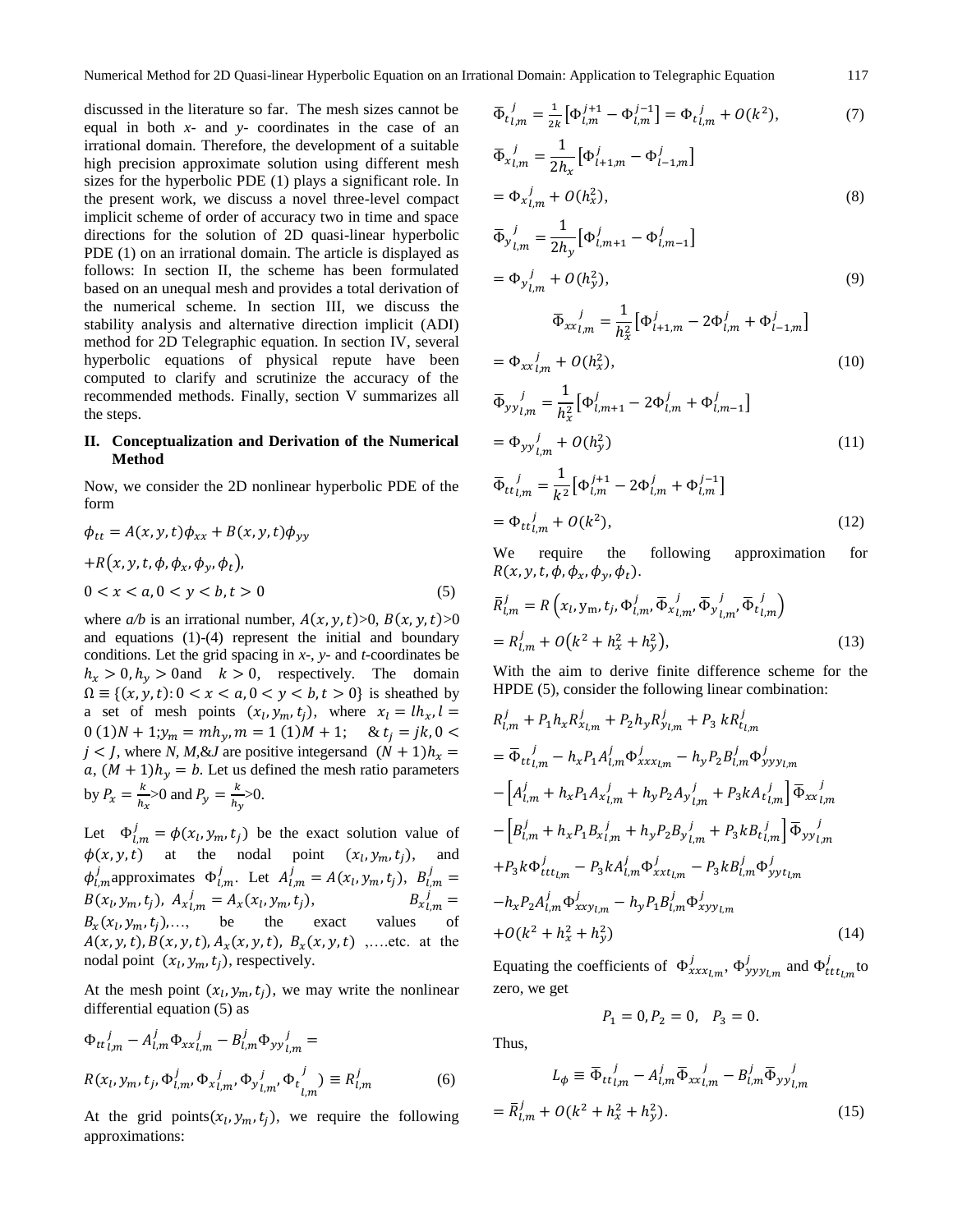Then the approximation for the PDEs (5) at each nodal point  $(x_l, y_m, t_i)$  is given by

$$
L_{\phi} \equiv \overline{\Phi}_{ttl,m}^{\ \ j} - A_{l,m}^j \overline{\Phi}_{xxl,m}^{\ \ j} - B_{l,m}^j \overline{\Phi}_{yyl,m}^{\ \ j}
$$

$$
= \overline{R}_{l,m}^j + \overline{T}_{l,m}^j
$$

for  $l=1$  (1) *N*,  $m=1$  (1) *M*,  $j=0, 1, 2,... J$ , (16)

where the local truncation error (LTE),

$$
\bar{T}_{l,m}^j = O(k^2 + h_x^2 + h_y^2)
$$

Finally, using the approximations (10)-(13) from (15) and (16), the LTE is obtained as

$$
\bar{T}_{l,m}^j = O(k^2 + h_x^2 + h_y^2). \tag{17}
$$

Thus, the order of the proposed method is  $O(k^2 + h_x^2)$  $h_v^2$ ).

Incorporating the prescribed conditions (2)-(4), the method (16) can be expressed in a block tri-diagonal matrix form at each advanced time level. We use the operator splitting method or ADI method for linear PDEs, and Newton-Raphson for nonlinear or quasi-linear  $PDEs^{20,21}$ .

#### **III. Stability Analysis and Operator Splitting Technique**

The mathematical modelling of well-known linear telegraphic equation in two-space dimension along with forcing function is given by

$$
\phi_{tt} + 2\alpha_0 \phi_t + {\beta_0}^2 \phi = \phi_{xx} + \phi_{yy} + f(x, y, t),
$$
  
\n
$$
\alpha_0 > 0, \beta_0 \ge 0,
$$
\n(18)

subject to prescribed initial and Dirichlet boundary conditions stated in (2)-(4). Here  $\alpha_0$ ,  $\beta_0$  are constants. Equation (18) represents a damped wave equation when  $\beta_0 = 0$ . In this section, we denote  $a = \alpha_0^2 k^2$ ,  $\beta_0^2 k^2$ ,  $P_x = \frac{k}{b}$  $\frac{k}{h_x}$ >0 and  $P_y = \frac{k}{h_y}$  $\frac{\kappa}{h_v} > 0.$ 

Applying the scheme (16) to the PDE (18), neglecting error terms, we get

$$
\begin{aligned} \left[\delta_t^2 - \sqrt{a}(2\mu_t \delta_t) + b - P_x^2 \delta_x^2 - P_y^2 \delta_y^2\right] \phi_{l,m}^j \\ &= k^2 f_{l,m}^j. \end{aligned} \tag{19}
$$

where  $\psi_{l,m}^j = \phi_{l+\frac{1}{2}m}^j$  $j_{l+\frac{1}{2},m} - \phi_{l-\frac{1}{2},m}^j$  $\mu_x$  and  $\mu_x$  $\phi_l$  $\mathbf{1}$  $\frac{1}{2} \left[ \phi'_{l+\frac{1}{2}} \right]$  $j_{l+\frac{1}{2},m} + \phi_{l-\frac{1}{2},m}^j$  $\begin{bmatrix} j \\ 1 \end{bmatrix}$  are central and average difference approximations in the *x*-direction, etc and  $f_{1}^{j}$  $f(x_l, y_m, t_i)$ .

The above linear scheme is not unconditionally stable<sup>7</sup>. To find an unconditionally stable scheme of the same accuracy, using the concept used by Chawla<sup>24</sup>, we may re-write  $(19)$ into a similar form

$$
\{[1 + \gamma_1 b]\delta_t^2 + \sqrt{a}(2\mu_t \delta_t) - \gamma_2 P_x^2 \delta_x^2 \delta_t^2\} \phi_{l,m}^j
$$
  
+
$$
\{b - \gamma_3 P_y^2 \delta_y^2 \delta_t^2 - P_x^2 \delta_x^2 - P_y^2 \delta_y^2\} \phi_{l,m}^j
$$
  
=
$$
k^2 f_{l,m}^j.
$$
 (20)

where  $\gamma_1$ ,  $\gamma_2$ ,  $\gamma_3$  are parameters to be found and added high order parts do not change the accuracy of the scheme.

Let us suppose that, there exists an error  $\epsilon_{lm}^j = \Phi_{lm}^j - \phi_{lm}^j$ at each interior nodal point  $(x_l, y_m, t_i)$ , the corresponding error equation is given by

$$
\begin{aligned} \left\{ [1 + \gamma_1 b] \delta_t^2 + \sqrt{a} (2\mu_t \delta_t) - \gamma_2 P_x^2 \delta_x^2 \delta_t^2 \epsilon_{l,m}^j \right. \\ \left. + \left\{ b - \gamma_3 P_y^2 \delta_y^2 \delta_t^2 - P_x^2 \delta_x^2 - P_y^2 \delta_y^2 \right\} \epsilon_{l,m}^j \right\} \\ = LTE. \end{aligned} \tag{21}
$$

For the stability region, the corresponding characteristic equation can be attained by putting  $\epsilon_{lm}^j = \xi^j e^{i\theta l} e^{i\beta m}$  in the non-homogeneous part of the error Eq. (21) as

$$
A_0 \xi^2 + B_0 \xi + C_0 = 0,\t\t(22)
$$

where

$$
A_0 = 1 + \gamma_1 b + \sqrt{a} + 4\gamma_2 P_x^2 \sin^2 \frac{\theta}{2}
$$
  
+4 $\gamma_3 P_y^2 \sin^2 \frac{\beta}{2}$ , (23)  

$$
B_0 = 4P_y^2 \sin^2 \frac{\beta}{2} - 8\gamma_2 P_x^2 \sin^2 \frac{\theta}{2} - 8\gamma_3 P_y^2 \sin^2 \frac{\beta}{2}
$$
  
-2 - 2 $\gamma_1 b + b + 4P_x^2 \sin^2 \frac{\theta}{2}$ , (24)

$$
C_0 = 1 + \gamma_1 b - \sqrt{a} + 4\gamma_2 P_x^2 \sin^2 \frac{B}{2}
$$
  
+4 $\gamma_3 P_y^2 \sin^2 \frac{\beta}{2}$ , (25)

For stability, the necessary and sufficient conditions for  $|\xi|$  < 1 are that

$$
A_0 + B_0 + C_0 > 0, \ A_0 - C_0 > 0 \text{ and } A_0 - B_0 + C_0 > 0.
$$

The condition  $A_0 + B_0 + C_0$ 

$$
= b + 4 \left[ P_x^2 \sin^2 \frac{\theta}{2} + P_y^2 \sin^2 \frac{\beta}{2} \right] > 0 \tag{26}
$$

is satisfied for  $\alpha_0 > 0$ ,  $\beta_0 \ge 0$  and  $\forall \theta, \beta$  excluding  $\theta = \beta =$ 0 or  $2\pi$  and  $\beta_0 = 0$ .

We will take care of this case at the end of this section.

The condition 
$$
A_0 - C_0 = 2\sqrt{a} > 0
$$
 (27)

is satisfied for all  $\alpha_0 > 0$ ,  $\beta_0 \ge 0$  and for  $\theta$ ,  $\beta$ .

Finally, the condition

$$
A_0 - B_0 + C_0 = (4\gamma_1 - 1)b + 4(4\gamma_2 - 1)P_x^2 \sin^2 \frac{\theta}{2}
$$
  
+4 + 4(4\gamma\_3 - 1)P\_y^2 \sin^2 \frac{\beta}{2} > 0 \t(28)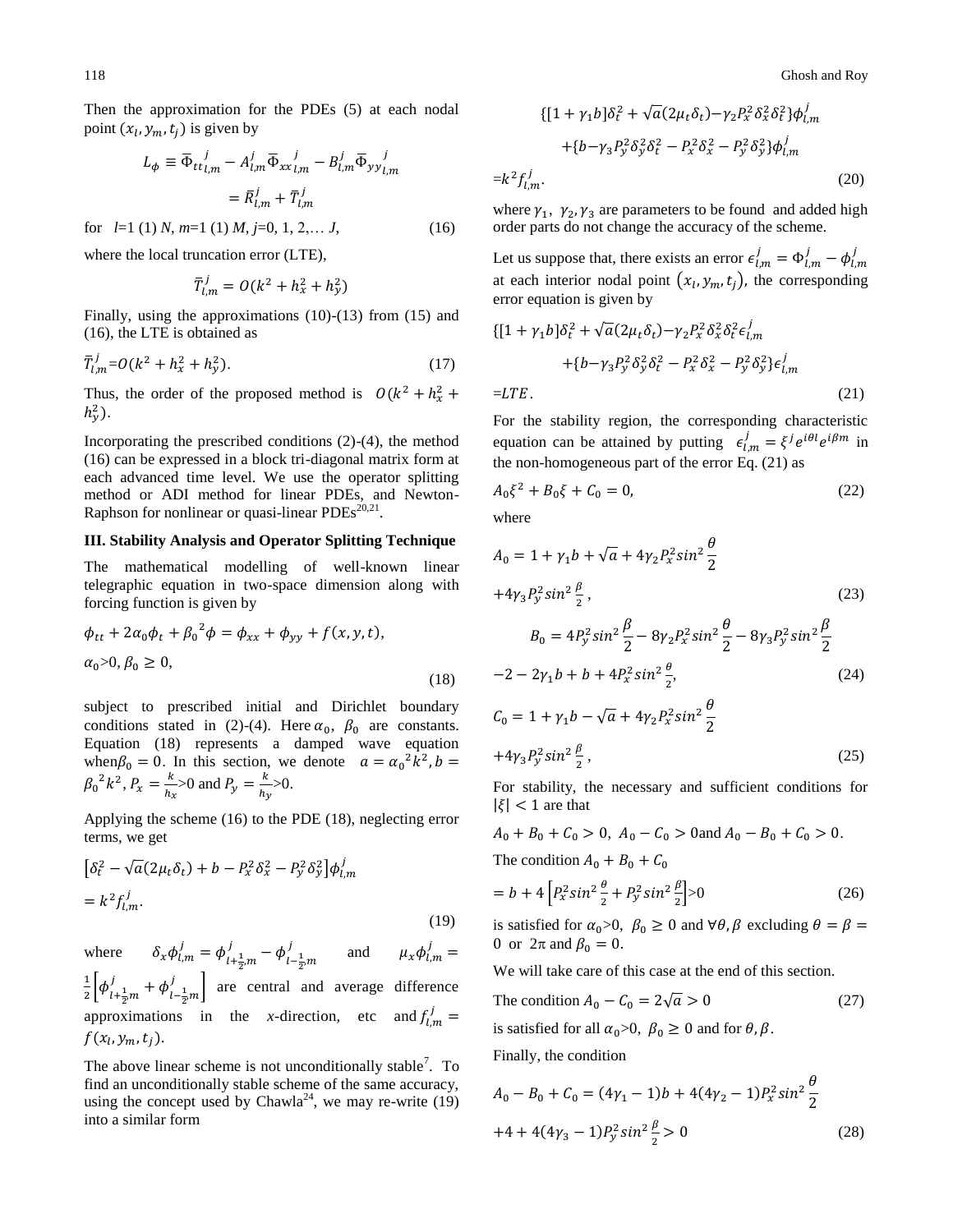must be satisfied for all  $\alpha_0 > 0$ ,  $\beta_0 \ge 0$  provided  $\gamma_1 \ge$  $\mathbf{1}$  $\frac{1}{4}$ ,  $\gamma_2 \geq \frac{1}{4}$  $\frac{1}{4}$ ,  $\gamma_3 \ge \frac{1}{4}$  $\frac{1}{4}$ 

When  $\theta = \beta = 0$  or  $2\pi$  and  $\beta_0 = 0$ , the characteristic eq. (22) becomes

$$
(1 + \sqrt{a})\xi^2 - 2\xi + (1 - \sqrt{a}) = 0
$$
 (29)

On solving (29), we get  $\xi_1 = 1$  and

$$
\xi_2 = (1 - \sqrt{a})/(1 + \sqrt{a}) = (1 - \alpha k)/(1 + \alpha k). \tag{30}
$$

Here we also find that  $|\xi| \le 1$  and the method (20) is stable.

Thus for  $\alpha_0 > 0, \beta_0 \ge 0, \gamma_1 \ge \frac{1}{4}$  $\frac{1}{4}$ ,  $\gamma_2 \geq \frac{1}{4}$  $\frac{1}{4}$ ,  $\gamma_3 \ge \frac{1}{4}$  $\frac{1}{4}$  (i.e.  $\gamma_1, \gamma_2, \gamma_3$  are free of  $h_x, h_y$  and k), the method (20) is stable.

Re-arranging the terms, the method (20) can be written as

$$
\{[1 + \gamma_1 b - \gamma_2 P_x^2 \delta_x^2] \delta_t^2 + \sqrt{a} (2\mu_t \delta_t)\}\
$$

$$
\times [1 - \gamma_3 P_y^2 \delta_y^2] \phi_{l,m}^j = R_\phi
$$
(31)

The added high order extra terms does not influence the accurateness of the method. To assist the numerical reckoning, the method (31) can be written in two-step  $ADI<sup>22,23</sup>$  form

$$
\left[1-\gamma_3 P_y^2 \delta_y^2\right] \phi_{l,m}^* = R_\phi \tag{32}
$$

$$
[1 + \gamma_1 b - \gamma_2 P_x^2 \delta_x^2] \delta_t^2 \phi_{l,m}^j + \sqrt{a} (2\mu_t \delta_t) \phi_{l,m}^j
$$
  
=  $\phi_{l,m}^*$  (33)

where  $\phi_{l,m}^*$  is treated as an intermediate boundary value. To solve (32), required intermediate boundary values can be acquired from (33). Both the systems (32) and (33) are tridiagonal systems and thus, can be solved employing a tridiagonal solver.

#### **IV. Computational Results**

We have solved several standard problems arising from physics and engineering using the method (16). The analytical solutions are known in each example. We determined the right-hand side homogenous function  $f(x, y, t)$ , initial & boundary conditions using the analytical solution as a test process. The Gauss elimination (tridiagonal solver) method can be employed for solving the linear difference equation and the Newton-Raphson method for non-linear difference equations<sup>20,21</sup>. We use MATLAB codes to perform all the numerical computations.

The presented methods (16) and (20) for second-order hyperbolic equations are three-level implicit methods. To commence the estimation, it is compulsory to calculate the numerical solution of  $\phi$  of the desired accuracy at  $t = k$ .

As it is given the values of  $\phi$  and  $\phi_t$  at *t*=0 explicitly, we can determine the values of subsequent tangential derivatives of  $\phi$  and  $\phi_t$  at *t*=0, which implies that at *t*=0, the values of  $\phi, \phi_x, \phi_y, \phi_{xx}, \phi_{yy} \dots$  $\phi_t$ ,  $\phi_{tx}$ ,  $\phi_{ty}$ ,  $\phi_{txx}$ ,  $\phi_{tvy}$  ... etc are known.

Using Taylor's expansion, an approximation at first time level is given by

$$
\Phi_{l,m}^1 = \Phi_{l,m}^0 + k(\Phi_t)_{l,m}^0 + \frac{k^2}{2} (\Phi_{tt})_{l,m}^0 + O(k^3)
$$
 (34)

From Eq. (1), we have

$$
(\Phi_{tt})^0_{l,m} = [A(x, y, t, \Phi)\Phi_{xx} + B(x, y, t, \Phi)\Phi_{yy}
$$
  
+
$$
R(x, y, t, \Phi, \Phi_x, \Phi_y, \Phi_t)]^0_{l,m}
$$
 (35)

From the equation (35), we can estimate the value of  $\Phi_{tt}$  at  $t=0$  using the initial values of  $\Phi$  and its derivatives and automatically the value of  $\Phi$  at first time level i.e. at  $t = k$ can be obtained from the equation (34) to the desired accuracy.

*Example* 1: We solved the linear telegraphic equation (18) in the solution domain  $0 < x < 1, 0 < y < \sqrt{2}, t > 0$ . The analytical result is given by  $\phi(x, y, t) = \exp(-2t) \sinh x \sinh y$ . The maximum absolute errors (MAEs) are reported in Table 1 at *t*=5 for a pre-set value of  $\sigma_x = k(N+1)^2 = 3.2$  and different values of  $\alpha_0$ ,  $\beta_0$ ,  $\gamma_1$ ,  $\gamma_2$ ,  $\gamma_3$ . Figures 1 display the analytical and numerical solution at  $t=5$  for  $\alpha_0 = 10$ ,  $\beta_0 = 5$ ,  $\gamma_1 =$ 0.5,  $\gamma_2 = \gamma_3 = 1.0$  and  $N = M = 31$ .

*Example* **2:** (*Wave equation in polar coordinates*

$$
\phi_{tt} = \phi_{rr} + \phi_{zz} + \frac{1}{r}\phi_r + f(r, z, t),
$$
  
0 < r < 1, 0 < z < 1/\sqrt{2}, t > 0 (36)

The above equation (36) represents the 2D wave equation in cylindrical polar coordinates. The analytical solution is given by  $\phi(r, z, t) = \exp(-2t) \cosh r \cosh z$ . The MAEs are tabulated in Table 2 at *t*=1.0 and *t=*2.0 for a pre-set value of  $\sigma_x = k(N + 1)^2 = 0.8$ . The analytical and numerical solution curves are plotted in Figures 2 at *t*=1.0 for  $N = M = 31$ .

*Example* **3:** (*Van-der Pol type nonlinear wave equation*)

$$
\phi_{tt} = \phi_{xx} + \phi_{yy} + \gamma(\phi^2 - 1)\phi_t + f(x, y, t), \qquad 0 < x < 1, 0 < y < \sqrt{2}, t > 0 \tag{37}
$$

The analytical solution is given by  $\phi(x, y, t) =$  $\exp(-\gamma t) \sin(\pi x) \sin(\pi y)$ . The MAEs at  $t=1$  are reported in Table 3 for  $\gamma=1$ , 2, 3 with the fixed value of  $\sigma_x =$  $k(N + 1)^2 = 0.8$ . Figures 3 the analytical and numerical solution curves at  $t=1.0$  for  $\gamma=1$  and  $N = M = 31$ .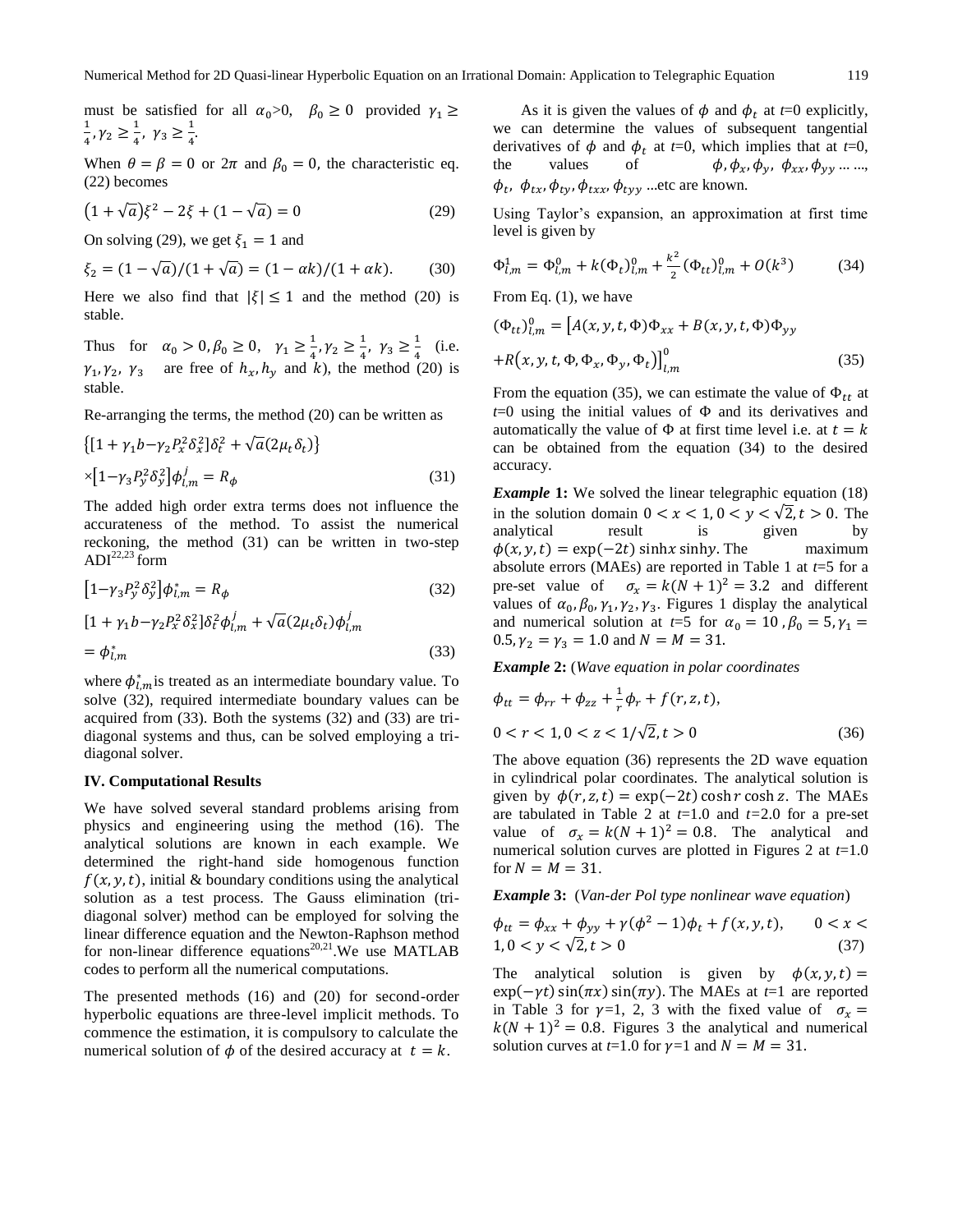|         | $\alpha = 10, \beta = 5$ | $\alpha = 20, \beta = 10,$ | $\alpha = 40, \beta = 4$ | $\alpha = 50, \beta = 5$ | $\alpha = 10, \beta = 0$ |
|---------|--------------------------|----------------------------|--------------------------|--------------------------|--------------------------|
| $N = M$ | $\gamma_1 = 0.5$ ,       | $v_1 = 1.0$                | $\gamma_1 = 10.0$ ,      | $\gamma_1 = 0.25$ ,      | $\gamma_1 = 5.0$ ,       |
|         | $\gamma_2 = 1.0$ ,       | $v_2 = 1.0$ ,              | $v_2 = 20.0$ ,           | $v_2 = 0.50$ ,           | $\gamma_2 = 5.0$ ,       |
|         | $v_3 = 1.0$              | $v_3 = 1.0$                | $v_2 = 30.0$             | $v_3 = 0.75$             | $v_3 = 5.0$              |
|         | 1.1480e-05               | l.1944e-05                 | 1.3203e-05               | 8.9809e-06               | 1.5871e-05               |
|         | 3.0656e-06               | 2.8367e-06                 | 3.3496e-06               | 2.2841e-06               | 3.8909e-06               |
| 63      | 7.1889e-07               | 7.0735e-07                 | 8.2198e-07               | 5.6474e-07               | 9.1982e-07               |

**Table 1. Example 1: The MAEs at**  $t=5$ **,**  $k = 3.2(N+1)^2$ 



**Fig. 1.** The graph of numerical vs. exact solution of example 1 at  $t = 5, k = 3.2 (N + 1)^{-2},$ 

**Table 2.Example 2: The MAEs for**  $k = 0.8(N+1)^2$ 

| $N = M$ | Proposed method |            |  |
|---------|-----------------|------------|--|
|         | $t = 1.0$       | $t = 2.0$  |  |
|         | 5.1323e-05      | 1.9533e-05 |  |
|         | 1.2807e-05      | 4.9905e-06 |  |
|         | 3.1750e-06      | 1.3757e-06 |  |

*Example* **4:** (*Dissipative nonlinear wave equation*)

$$
\phi_{tt} = \phi_{xx} + \phi_{yy} + -2\phi\phi_t + f(x, y, t),
$$
  
0 < x < 1, 0 < y < 1/\sqrt{2}, t > 0 (38)

The analytical solution is given by  $\phi(x, y, t) =$  $sin(\pi x) sin(\pi y) cosht$ . For a fixed value of  $\sigma_x =$  $k(N + 1)^2 = 0.8$ , the MAEs are tabulated in Table 4 at  $t=1$ and 2. Figures 4 display the analytical and numerical solution curves at  $t=1$  for  $N = M = 31$ .

## *Example* **5:** *(Quasi-linear hyperbolic equation*)

$$
\phi_{tt} = (1 + \phi^2)(\phi_{xx} + \phi_{yy}) + \gamma\phi(\phi_x + \phi_y + \phi_t)
$$
  
+  $f(x, y, t), 0 < x < 1, 0 < y < \sqrt{3}, t > 0$  (39)

The analytical solution is given by  $\phi(x, y, t) =$  $\exp(-2t)\sin(\pi x)\sin(\pi y)$ . The MAEs at *t*=1 and 2 are reported in Table 5 for  $\gamma=1$ , 2, and 3 with the fixed value of  $\sigma_x = k(N + 1)^2 = 0.8$ . Figures 5 display the analytical and numerical solution curves at  $t=1$  for  $\gamma = 1$  and  $N = M = 31$ .



**Fig. 2.** The graph of numerical vs. exact solution of example 2 at  $t = 1, k = 0.8(N + 1)^{-2}$ ,

**Table 3. Example 3: The MAEs for**  $k = 0.8(N+1)^2$ 

| $N = M$ | Proposed method |             |             |  |
|---------|-----------------|-------------|-------------|--|
|         | $\nu = 1.0$     | $\nu = 2.0$ | $\nu = 3.0$ |  |
|         | 3.2872e-03      | 1.6711e-03  | 9.7153e-04  |  |
|         | 8.1387e-04      | 4.1590e-04  | 2.4185e-04  |  |
|         | 2.0339e-04      | 1.0404e-04  | 6.0481e-05  |  |

**Table 4. Example 4: The MAEs for**  $k = 0.8(N+1)^{-2}$ 

| $N = M$ | Proposed method |            |  |
|---------|-----------------|------------|--|
|         | $t = 1.0$       | $t = 2.0$  |  |
|         | 1.8779e-03      | 4.5233e-03 |  |
| 31      | 4.7013e-04      | 1.1309e-03 |  |
|         | 1.1743e-04      | 2.8271e-04 |  |

rical Solution at t≡1

Exact Solution at  $t=1$ 



**Fig. 3.** The graph of numerical vs. exact solution of example 3 at  $t = 1, \gamma = 1, k = 0.8(N + 1)^{-2}$ ,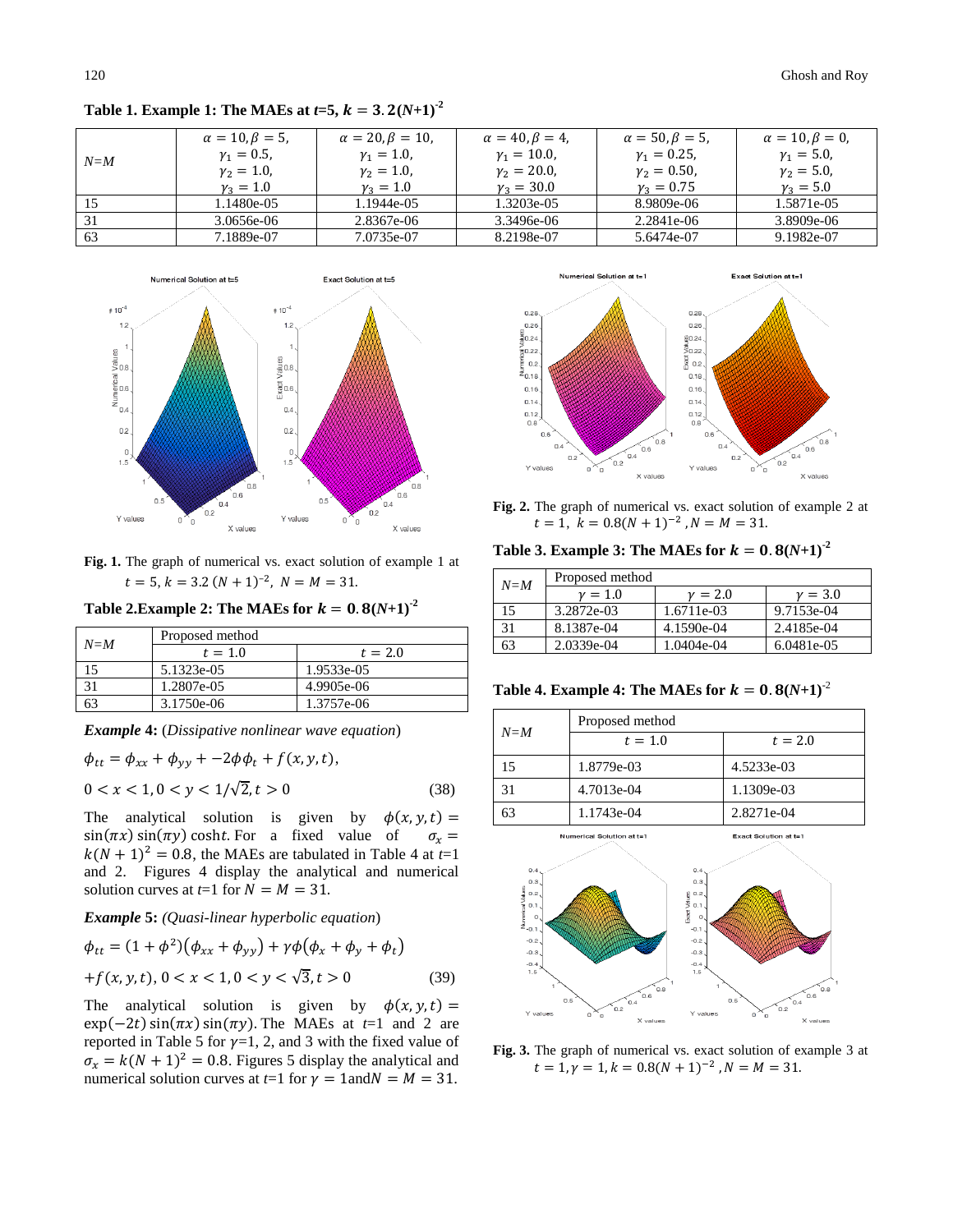

**Fig. 4.** The graph of numerical vs. exact solution of example 4 at  $t = 1, k = 0.8(N + 1)^{-2}$ ,

**Table 5. Example 5: The MAEs for**  $k = 0.8(N+1)^{-2}$ 

| $N = M$ | Proposed method |              |            |
|---------|-----------------|--------------|------------|
|         | $\nu = 1.0$     | $v = 2.0$    | $v = 3.0$  |
|         | 4.1836e-03      | $4.0046e-03$ | 4.2300e-03 |
| 31      | 1.0568e-03      | 1.0302e-03   | 1.1332e-03 |
| 63      | 2.6491e-04      | 2.5808e-04   | 2.8801e-04 |

**Table 6. Example 6: The MAEs for**  $k = 0.8(N+1)^{2}$ 

| $N = M$ | Proposed method             |             |                       |
|---------|-----------------------------|-------------|-----------------------|
|         | $\nu = 1.0$                 | $\nu = 2.0$ | $v = 3.0$             |
| 15      | 1.1672e-02                  | 5.2959e-02  | 3.2867e-01            |
| 31      | 2.9263e-03                  | 1.2989e-02  | 7.6211e-02            |
| 63      | 7.3140e-04                  | 3.2318e-03  | 1.8655e-02            |
|         | Numerical Solution at $t=1$ |             | Exact Solution at t=1 |

Numerical Solution at t=1











**Fig. 7.** The graph of numerical vs. exact solution of Example 7 at  $t = 1, k = 0.8(N + 1)^{-2}, N = M = 31.$ 

*Example* **6:** (*Nonlinear wave equation with variable coefficients*)

$$
\phi_{tt} = (1 + x^2)\phi_{xx} + (1 + y^2)\phi_{yy} + \gamma\phi(\phi_x + \phi_y
$$
  
+ $\phi_t$ ) +  $f(x, y, t)$ , 0 < x < 1, 0 < y < e, t > 0 (40)

The analytical solution is given by  $\phi(x, y, t) =$ sintcoshxcoshy. The MAEs at  $t=1$  and 2 are reported in Table 6 for  $\gamma=1$ , 2, and 3 with the fixed value of  $\sigma_x =$  $k(N + 1)^2 = 0.8$ . Figures 6 represent the analytical and numerical solution curves at  $t=1$  for  $\gamma = 1$  and  $N = M =$ 31.

*Example* **7:** (*Nonlinear Ohm's law*)

$$
\phi_{tt} + A(\phi)\phi_t = \frac{\partial}{\partial x} [g(\phi)\phi_x] + \frac{\partial}{\partial y} [g(\phi)\phi_y]
$$

$$
+ f(x, y, t), 0 < x < 1, 0 < y < \frac{1}{\sqrt{2}}, t > 0 \tag{41}
$$

For  $g(\phi) =$  constant, the equation of the type (41) encountered in the theory of electric field and nonlinear Ohm's law,  $\phi$  is the electric field strength<sup>25</sup>. The analytical solution is given by  $\phi(x, y, t) = \sin(\pi x) \sin(\pi y) \sin t$ . The MAEs are tabulated in Table 7 at  $t=1$  and  $t=2$  for  $A(\phi) = \phi^2$ ,  $g(\phi) = 1$  and for a fixed value of  $k(N + 1)^2 = 0.8$ . The analytical and numerical solution curves are plotted in Figures 7 at  $t=1$  for  $N = M = 31$ .

**Table 7. Example 7: The MAEs for**  $k = 0.8(N+1)^2$ 

|         | Proposed method |            |
|---------|-----------------|------------|
| $N = M$ | $t = 1.0$       | $t = 2.0$  |
| 15      | 1.5606e-03      | 1.7889e-03 |
| 31      | 3.8994e-04      | 4.4670e-04 |
| 63      | 9.7555e-05      | 1.1174e-04 |

The proposed method (16) is of  $O(k^2 + h_x^2 + h_y^2)$ . Since we have used unequal mesh, that is,  $h_x \propto h_y$ , the LTE given in (16) reduces to  $O(k^2 + h_x^2)$ . Further, when  $h_x$ , the proposed method becomes of  $O(h_x^2)$ , that is, order two in space. In order to show the second order convergence, we have chosen  $k = 3.2h_x^2$  in example 1 and  $k = 0.8h_x^2$  in other examples. We have estimated the order of convergence using the formula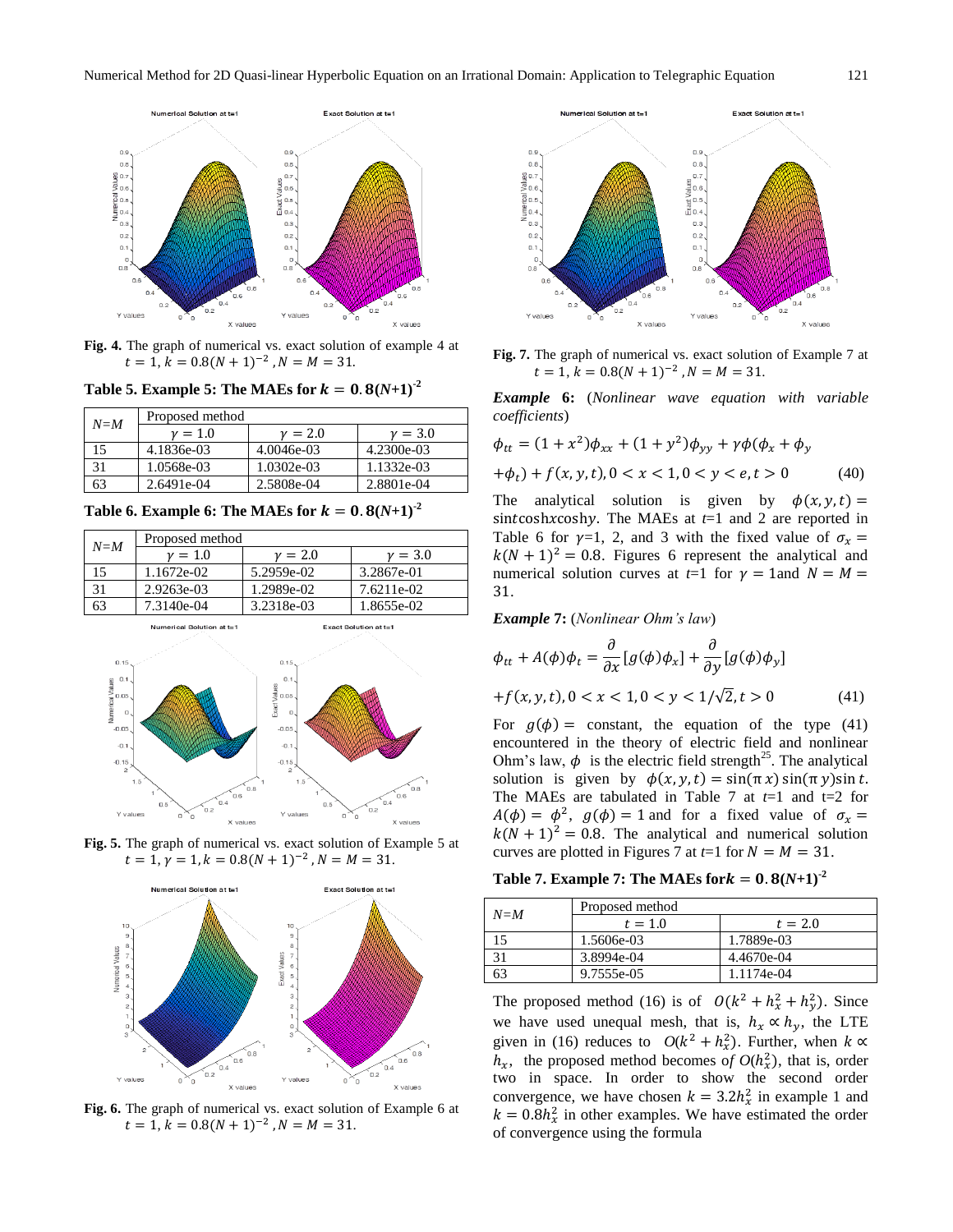$$
\frac{\log(e_{h_{x1}}) - \log(e_{h_{x2}})}{\log(h_{x1}) - \log(h_{x2})}
$$
(42)

where maximum absolute errors are  $e_{h_{xx}}$  and  $e_{h_{xx}}$  for two different uniform mesh sizes  $h_{x1} = \frac{a}{a}$  $\frac{u}{(1+L_{x1})}$  and  $\alpha$  $rac{u}{(1+L_{x2})}$  respectively. To calculate the order of convergence of the suggested method, MAEs for the last two values of  $h_x$ , i.e.,  $h_{x1} = 1/32$  and  $h_{x2} = 1/64$  (for linear problems) and  $h_{x1} = 1/16$  and  $h_{x2} = 1/32$  (for nonlinear and quasilinear problems) have been considered, and corresponding results are presented in Table 8.

It has been verified that there is a reduction in the values of the MAEs by about 1/4, when the value of  $h_x$  is reduced by  $\frac{1}{2}$ . Clearly, the experimental results are consistent and endorse the second-order convergence of the suggested method. Further, it is not possible to plot the graph in fourdimensions  $(u,t,x,y)$ . For fixed values of *t*, we have plotted the graphs for both numerical and exact solutions in threedimensions. The numerical and exact solution graphs are nearly identical for a fixed value of *t* and *z*.

#### **V. Conclusion**

Available developednumerical schemes quoted in the references for the solution of  $2<sup>nd</sup>$  order quasi-linear hyperbolic PDEs are useful for computation on a uniform mesh with equal mesh sizes. In the present paper, we have considered an irrational domain  $\Omega = \{(x, y, t): 0 < x <$  $a, 0 \lt y \lt b, t \gt 0$ , with unequal mesh sizes andestablished a novel stable numerical scheme of  $O(k^2)$  $h_x^2 + h_y^2$ ) so that many real-world 2D engineering problems can be solved. The suggested scheme is appropriate to solve wave equations in polar/cylindrical coordinates. The developed technique is revealed to be unconditionally stable when applied to the telegraphic equation, and the stability

criterion is established. Further, our method is not applicable on variable mesh and hyperbolic equations with mixed derivative terms. We have solved some noteworthy problems both linear and nonlinear HPDEs to justify the usefulness of the suggested method. The proposed technique can be extended to develop a scheme of  $O(k^2 + h_x^4 + h_y^4)$  to solve 2D quasi-linear HPDEs on an irrational domain.

## **References**

- 1. Li, W.D., Z. Z. Sun and L. Zhao, 2007. An analysis for a high order difference scheme for numerical solution to  $u_{tt} =$  $A(x,t)u_{xx} + f(x,t,u,u_x,u_t)$ . Numerical Methods for *Partial Differential Equations*, **23**, 484-498.
- 2. Greenspan, D., 1968. Approximate solution of initial boundary wave equation problems by boundary values techniques. *Communication of the ACM*, **11**, 760 – 763.
- 3. Ciment, M. and S.H. Leventhal, 1975. Higher order compact implicit schemes for the wave equation. *Mathematics of Computation,* **29**, 985 – 994.
- 4. Ciment, M. and S.H. Leventhal, 1978. A note on the operator compact implicit method for the wave equation. *Mathematics of Computation,* **32**, 143 – 147.
- 5. Twizell, E.H., 1979. An explicit difference method for the wave equation with extended stability range. *BIT*, **19**, 378 – 383.
- 6. Mohanty, R.K., M.K. Jain and K. George, 1996. High order difference schemes for the system of two space second order nonlinear hyperbolic equations with variable coefficients. *Journal of Computational and Applied Mathematics*, **70**, 231–243.
- 7. Mohanty, R.K., U. Arora and M.K. Jain, 2001. Linear stability analysis and fourth-order approximations at first level for the two space dimensional mildly quasi-linear hyperbolic equations. *Numerical Methods for Partial Differential Equations,* **17**, 607-618.

| Example | Parameters                                                                               | Order of the method |
|---------|------------------------------------------------------------------------------------------|---------------------|
|         | $\alpha = 10, \beta = 5.0, \gamma_1 = 0.5, \gamma_2 = 1.0, \gamma_2 = 1.0$<br>at $t=5$   | 2.0923              |
|         | $\alpha = 20, \beta = 10, \gamma_1 = 1.0, \gamma_2 = 1.0, \gamma_3 = 1.0$ at $t = 5$     | 2.0037              |
| 01      | $\alpha = 40, \beta = 4.0, \gamma_1 = 10, \gamma_2 = 20, \gamma_2 = 30$ at $t = 5$       | 2.0268              |
|         | $\alpha = 50, \beta = 5.0, \gamma_1 = 0.25, \gamma_2 = 0.50, \gamma_2 = 0.75$ at $t = 5$ | 2.0160              |
|         | $\alpha = 10, \beta = 0.0, \gamma_1 = 5.0, \gamma_2 = 5.0, \gamma_2 = 5.0$ at $t = 5$    | 2.0807              |
| 02      | at $t = 1.0$                                                                             | 2.0027              |
|         | at $t = 2.0$                                                                             | 1.9687              |
|         | $\gamma = 1.0$ at $t = 1.0$                                                              | 2.0140              |
| 03      | $v = 2.0$ at $t = 1.0$                                                                   | 2.0065              |
|         | $v = 3.0$ at $t = 1.0$                                                                   | 2.0061              |
| 04      | at $t = 1.0$                                                                             | 1.9980              |
|         | at $t = 2.0$                                                                             | 1.9999              |
|         | $v = 1.0$ at $t = 1.0$                                                                   | 1.9850              |
| 05      | $v = 2.0$ at $t = 1.0$                                                                   | 1.9587              |
|         | $v = 3.0$ at $t = 1.0$                                                                   | 1.9003              |
|         | $v = 1.0$ at $t = 1.0$                                                                   | 1.9959              |
| 06      | $v = 2.0$ at $t = 1.0$                                                                   | 2.0276              |
|         | $v = 3.0$ at $t = 1.0$                                                                   | 2.0186              |
|         | at $t = 1.0$                                                                             | 2.0008              |
| 07      | at $t = 2.0$                                                                             | 2.0017              |

|  |  |  | Table 8. Order of the convergence |
|--|--|--|-----------------------------------|
|--|--|--|-----------------------------------|